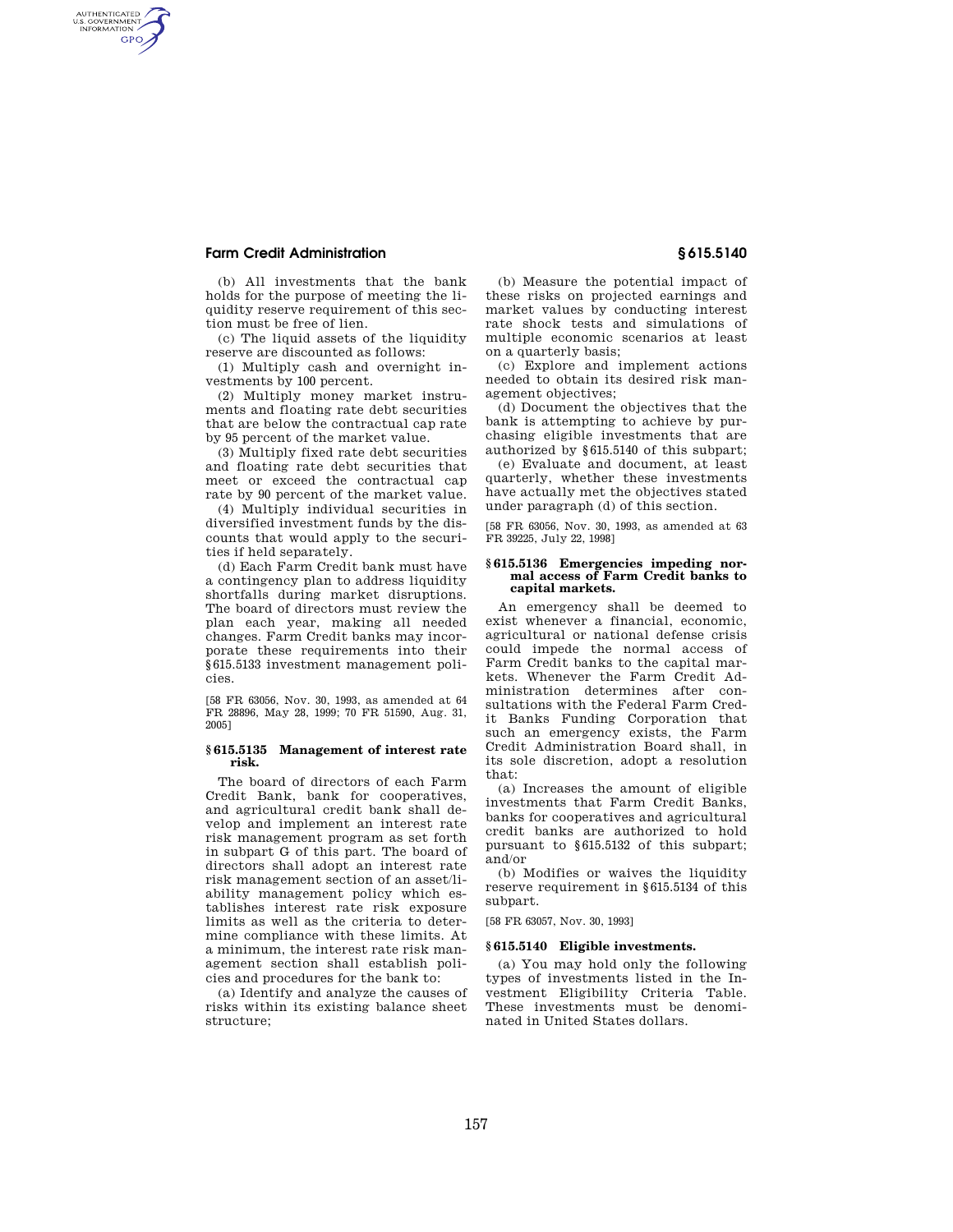|                | ASSET CLASS                                                                                                                                         | <b>MATURITY</b><br>FINAL<br>LIMIT                      | <b>NRSRO</b><br>CREDIT<br><b>RATING</b>  | <b>OTHER REQUIREMENTS</b>                                                                                                | PORTFOLIO LIMIT<br>INVESTMENT |
|----------------|-----------------------------------------------------------------------------------------------------------------------------------------------------|--------------------------------------------------------|------------------------------------------|--------------------------------------------------------------------------------------------------------------------------|-------------------------------|
| Ξ              | <b>Obligations of the United States</b>                                                                                                             | None                                                   | ≨                                        | None                                                                                                                     | None                          |
|                | Treasuries                                                                                                                                          |                                                        |                                          |                                                                                                                          |                               |
|                | Agency securities (except mortgage securities)                                                                                                      |                                                        |                                          |                                                                                                                          |                               |
|                | Other obligations fully insured or guaranteed by the<br>United States, its agencies, instrumentalities and<br>corporations                          |                                                        |                                          |                                                                                                                          |                               |
| $\overline{a}$ | <b>Municipal Securities</b>                                                                                                                         |                                                        |                                          |                                                                                                                          |                               |
| $\bullet$      | General obligations                                                                                                                                 | 10 years                                               | highest two<br>One of the                | None                                                                                                                     | None                          |
| $\bullet$      | Revenue bonds                                                                                                                                       | 5 years                                                | Highest                                  | document that the issue is actively<br>At the time of purchase, you must<br>traded in an established<br>secondary market | 15%                           |
| වි             | International and Multilateral Development Bank<br><b>Obligations</b>                                                                               | None                                                   | None                                     | The United States must be a<br>voting shareholder                                                                        | None                          |
| E              | Money Market Instruments                                                                                                                            |                                                        |                                          |                                                                                                                          |                               |
| $\bullet$      | Federal funds                                                                                                                                       | callable up to<br>continuously<br>100 days<br>I day or | One of the two<br>highest short-<br>term | None                                                                                                                     | None                          |
| ٠              | Negotiable certificates of deposit                                                                                                                  | 1 year                                                 |                                          | None                                                                                                                     | None                          |
|                | Bankers acceptances                                                                                                                                 | None                                                   |                                          | issued by a depository institution                                                                                       | None                          |
| ٠              | Commercial paper                                                                                                                                    | 270 days                                               |                                          |                                                                                                                          | None                          |
|                | Non-callable Term Federal funds and Eurodollar time<br>deposits                                                                                     | 100 days                                               | Highest short-<br>term                   | None                                                                                                                     | 20%                           |
| ٠              | Master notes                                                                                                                                        | 270 days                                               |                                          |                                                                                                                          | 20%                           |
|                | investments or marketable securities rated in the highest<br>Repurchase agreements collateralized by eligible<br>credit rating category by an NRSRO | 100 days                                               | ≨                                        | If counterparty defaults, you must<br>divest non-eligible securities<br>under § 615.5143                                 | None                          |

Investment Eligibility Criteria Table

# **§ 615.5140 12 CFR Ch. VI (1–1–10 Edition)**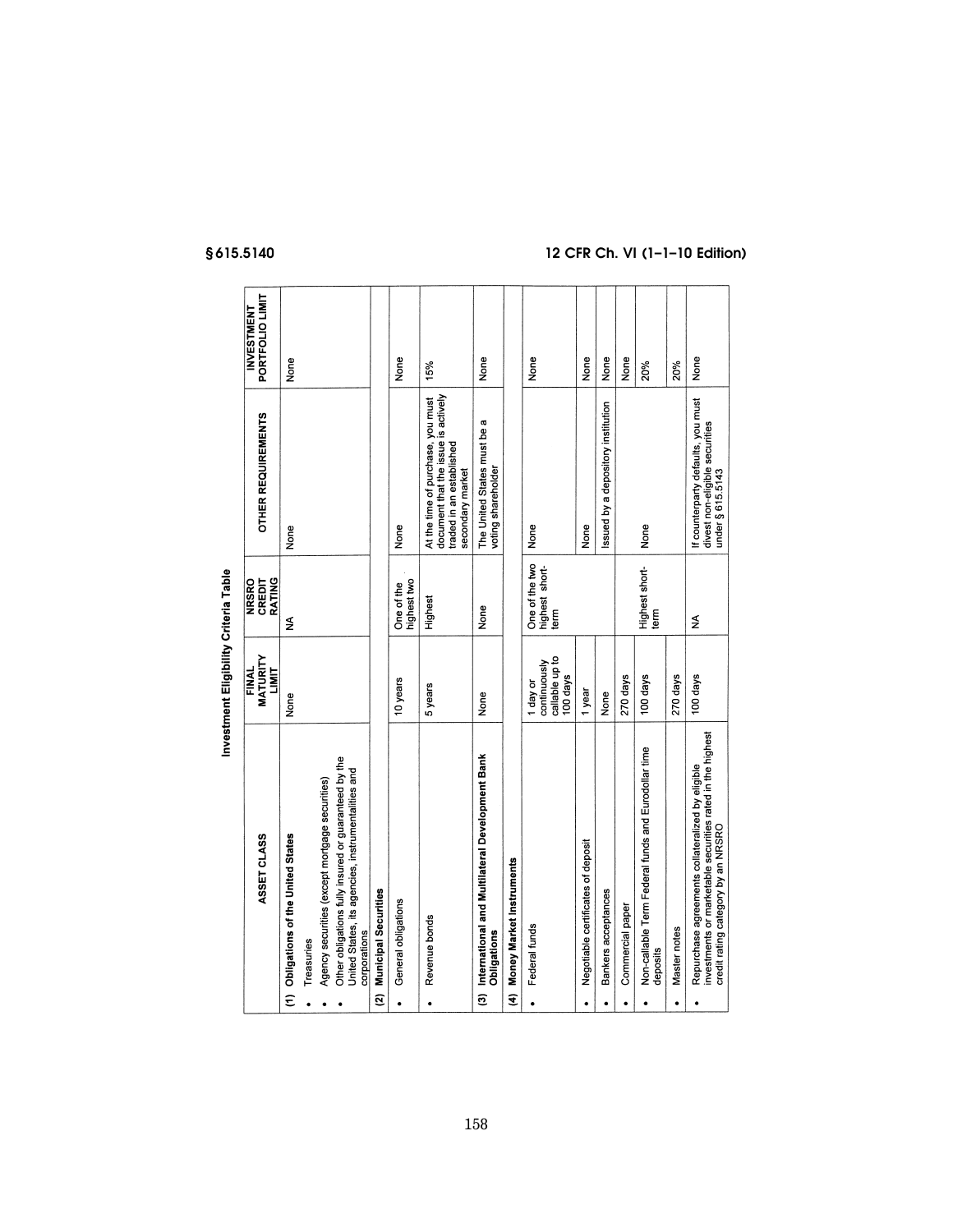## **Farm Credit Administration § 615.5140**

|            | ASSET CLASS                                                                                                                         | MATURITY<br>FINAL<br>LIMIT | RATING<br>NRSRO<br>CREDIT | OTHER REQUIREMENTS                                                                                                                                                                                                                                                                                | PORTFOLIO LIMIT<br><b>INVESTMENT</b>                                                                                                                                     |
|------------|-------------------------------------------------------------------------------------------------------------------------------------|----------------------------|---------------------------|---------------------------------------------------------------------------------------------------------------------------------------------------------------------------------------------------------------------------------------------------------------------------------------------------|--------------------------------------------------------------------------------------------------------------------------------------------------------------------------|
| ම          | Mortgage Securities                                                                                                                 |                            |                           |                                                                                                                                                                                                                                                                                                   |                                                                                                                                                                          |
| $\bullet$  | Issued or guaranteed by the United States                                                                                           | None                       | $\frac{1}{2}$             | Stress testing under § 615.5141                                                                                                                                                                                                                                                                   | None                                                                                                                                                                     |
| $\bullet$  | Fannie Mae or Freddie Mac mortgage securities                                                                                       | None                       | ≨                         | Stress testing under § 615.5141                                                                                                                                                                                                                                                                   | 50%                                                                                                                                                                      |
|            | Non-Agency securities that comply 15 U.S.C. 77d(5) or<br>15 U.S.C. 78c(a)(41)                                                       | None                       | Highest                   | Stress testing under § 615.5141                                                                                                                                                                                                                                                                   | 15%                                                                                                                                                                      |
|            | Commercial mortgage-backed securities                                                                                               | None                       | Highest                   | Security must be backed by a<br>mortgagor cannot exceed 5%<br>Pool must be geographically<br>diversified pursuant to the<br>minimum of 100 loans.<br>Stress testing under<br>Loans from a single<br>board's policy<br>\$615.5141<br>of the pool                                                   |                                                                                                                                                                          |
| ම          | Asset-Backed Securities secured by:<br>Credit card receivables<br>Home equity loans<br>Automobile loans                             | None                       | Highest                   | contractual interest rate caps<br>5-year WAL for fixed rate or<br>floating rate ABS at their                                                                                                                                                                                                      | 20%                                                                                                                                                                      |
|            | Wholesale automobile dealer loans<br>Manufactured housing loans<br>Equipment loans<br>Student loans                                 |                            |                           | that remain below their contractual<br>7-year WAL for floating rate ABS<br>nterest rate cap                                                                                                                                                                                                       |                                                                                                                                                                          |
| $\epsilon$ | <b>Corporate Debt Securities</b>                                                                                                    | 5 years                    | One of the two<br>highest | Cannot be convertible to equity<br>securities                                                                                                                                                                                                                                                     | 20%                                                                                                                                                                      |
| ම          | Shares of an investment company registered under<br>section 8 of the Investment Company Act of 1940<br>Diversified Investment Funds | ≸                          | ≸                         | eligible investments authorized by<br>and return objectives and use of<br>company must consist solely of<br>The investment company's risk<br>The portfolio of the investment<br>derivatives must be consistent<br>with FCA guidance and your<br>§§ 615.5140 and 615.5174.<br>investment policies. | portfolio. Otherwise<br>10% or less of your<br>company comprise<br>counts toward limit<br>for each type of<br>shares in each<br>None, if your<br>investment<br>nvestment |

(b) *Rating of foreign countries.* Whenever the obligor or issuer of an eligible investment is located outside the United States, the host country must maintain the highest sovereign rating for political and economic stability by an NRSRO.